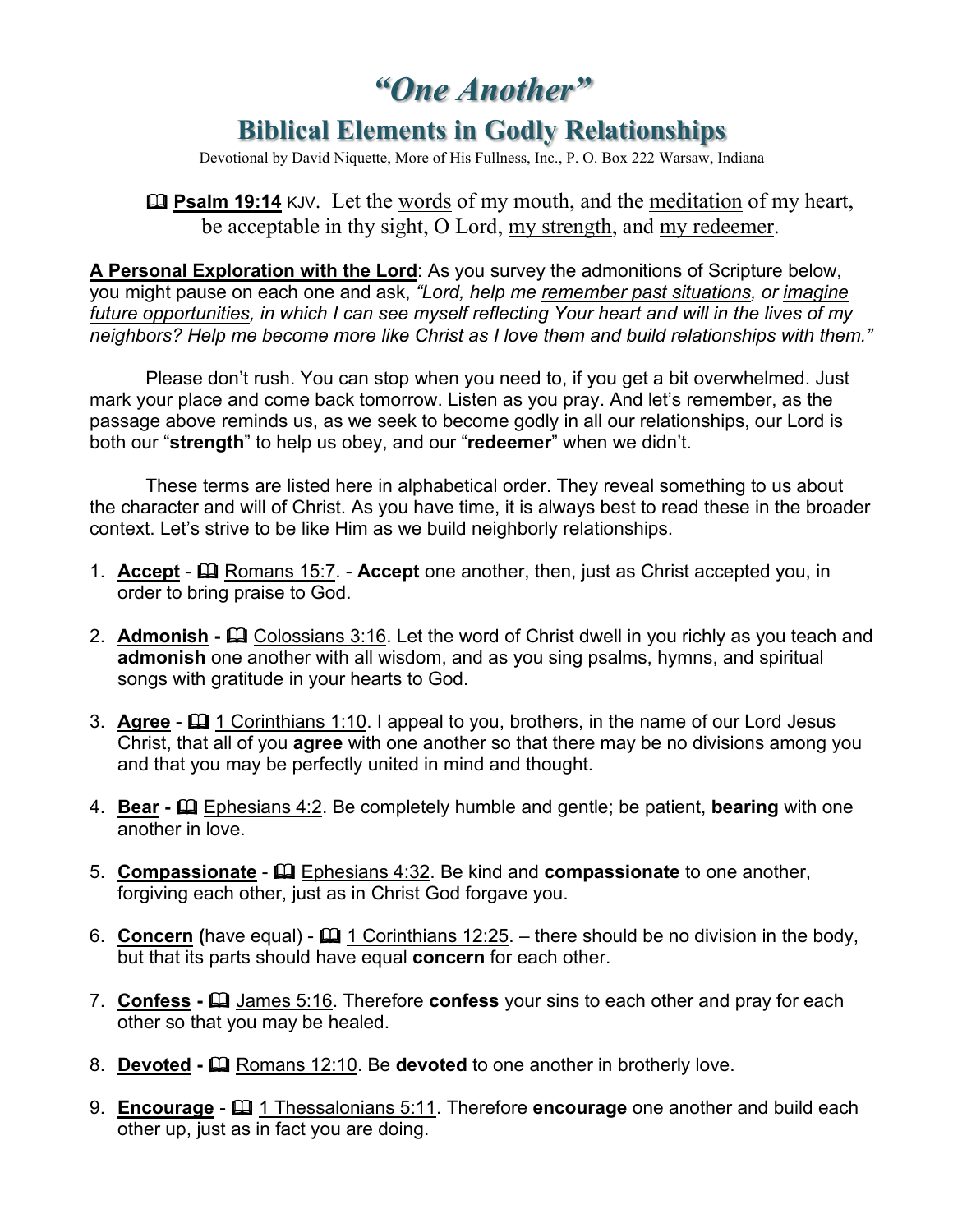- 10. **Fellowship**  $\Box$  1 John. 1:7. But if we walk in the light, as he is in the light, we have fellowship with one another, and the blood of Jesus, his Son, purifies us from all sin.
- 11. **Forgive** (2 texts)  $\Box$  Colossians 3:13. Bear with each other and **forgive** whatever grievances you may have against one another.  $\epsilon \boxtimes$  Ephesians. 4:32. Be kind and compassionate to one another, **forgiving** each other, just as in Christ God forgave you.
- 12. Greet **Q** Romans 16:16. Greet one another with a holy kiss.
- 13. **Harmony Q** Romans 12:16. Live in **harmony** with one another. Do not be proud, but be willing to associate with people of low position. Do not be conceited.
- 14. **Honor**  $\Box$  Romans 12:10. **Honor** one another above yourselves.
- 15. Hospitality  $\Box$  1 Peter 4:9. Offer **hospitality** to one another without grumbling.
- 16. **Humility**  $\Box$  1 Peter 5:5. All of you, clothe yourselves with **humility** toward one another, because "God opposes the proud but gives grace to the humble."
- 17. **Instruct Q** Romans 15:14. I myself am convinced, my brothers, that you yourselves are full of goodness, complete in knowledge and competent to **instruct** one another.
- 18. **Judgment** (stop doing it)  $\Box$  Romans 14:13. Therefore let us stop passing **judgment** on one another. Instead, make up your mind not to put any stumbling block or obstacle in your brother's way.
- 19.**Kind -** Ephesians 4:32. Be **kind** and compassionate to one another…
	- $\blacksquare$  1 Thessalonians 5:15. Make sure that nobody pays back wrong for wrong, but always try to be **kind** to each other and to everyone else.
- 20.**Lie** (i.e., be truthful) Colossians 3:9. **Do not lie** to each other, since you have taken off your old self with its practices.
- 21.**Love** These 9 texts show the primacy of love both in our churches and neighborhoods.
	- John 13:34-35**. <sup>34</sup>** "A new command I give you: **Love** one another. As I have loved you, so you must love one another. **<sup>35</sup>** By this all men will know that you are my disciples, if you love one another."
	- Romans 13:8**.** Let no debt remain outstanding, except the continuing debt to **love** one another, for he who loves his fellowman has fulfilled the law.
	- $\Box$  1 Thessalonians 3:12-13. <sup>12</sup> and may the Lord cause you to increase and abound in **love** for one another, and for all people, just as we also do for you; **<sup>13</sup>** so that He may establish your hearts without blame in holiness before our God and Father at the coming of our Lord Jesus with all His saints.
	- **Exage Hebrews 13:1.** Keep on **loving** each other as brothers.
	- 1 Peter 1:22**.** Now that you have purified yourselves by obeying the truth so that you have sincere **love** for your brothers, love one another deeply, from the heart.